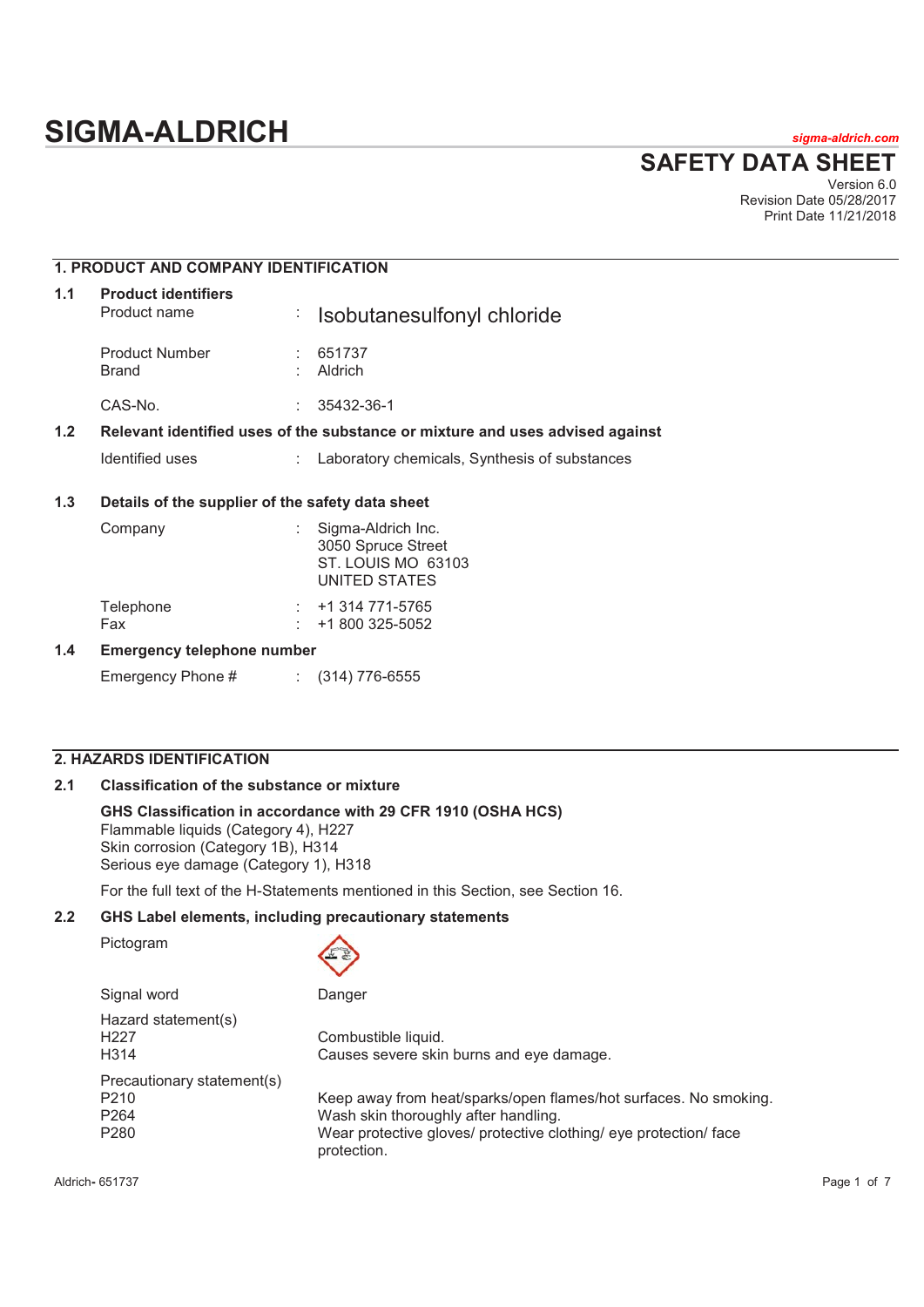| $P301 + P330 + P331$<br>$P303 + P361 + P353$ | IF SWALLOWED: Rinse mouth. Do NOT induce vomiting.<br>IF ON SKIN (or hair): Remove/ Take off immediately all contaminated<br>clothing. Rinse skin with water/ shower. |
|----------------------------------------------|-----------------------------------------------------------------------------------------------------------------------------------------------------------------------|
| $P304 + P340$                                | IF INHALED: Remove victim to fresh air and keep at rest in a position<br>comfortable for breathing.                                                                   |
| $P305 + P351 + P338$                         | IF IN EYES: Rinse cautiously with water for several minutes. Remove<br>contact lenses, if present and easy to do. Continue rinsing.                                   |
| P310                                         | Immediately call a POISON CENTER/doctor.                                                                                                                              |
| P321                                         | Specific treatment (see supplemental first aid instructions on this label).                                                                                           |
| P363                                         | Wash contaminated clothing before reuse.                                                                                                                              |
| P370 + P378                                  | In case of fire: Use dry sand, dry chemical or alcohol-resistant foam for<br>extinction.                                                                              |
| $P403 + P235$                                | Store in a well-ventilated place. Keep cool.                                                                                                                          |
| P405                                         | Store locked up.                                                                                                                                                      |
| P <sub>501</sub>                             | Dispose of contents/ container to an approved waste disposal plant.                                                                                                   |

## **2.3 Hazards not otherwise classified (HNOC) or not covered by GHS**  Lachrymator.

# **3. COMPOSITION/INFORMATION ON INGREDIENTS**

| <b>Substances</b><br>Synonyms          | : 2-Methyl-1-propylsulfonyl chloride                        |                                                        |               |
|----------------------------------------|-------------------------------------------------------------|--------------------------------------------------------|---------------|
| Formula<br>Molecular weight<br>CAS-No. | C <sb>4A9CIO<sb>2<br/>156.63 g/mol<br/>35432-36-1</sb></sb> |                                                        |               |
| <b>Hazardous components</b>            |                                                             |                                                        |               |
| Component                              |                                                             | Classification                                         | Concentration |
| <b>Isobutanesulfonyl chloride</b>      |                                                             |                                                        |               |
|                                        |                                                             | Flam. Liq. 4; Skin Corr. 1B;<br>Eye Dam. 1; H227, H314 | $\leq$ 100 %  |

For the full text of the H-Statements mentioned in this Section, see Section 16.

# **4. FIRST AID MEASURES**

#### **4.1 Description of first aid measures**

#### **General advice**

Consult a physician. Show this safety data sheet to the doctor in attendance.Move out of dangerous area.

#### **If inhaled**

If breathed in, move person into fresh air. If not breathing, give artificial respiration. Consult a physician.

# **In case of skin contact**

Take off contaminated clothing and shoes immediately. Wash off with soap and plenty of water. Consult a physician.

#### **In case of eye contact**

Rinse thoroughly with plenty of water for at least 15 minutes and consult a physician.Continue rinsing eyes during transport to hospital.

#### **If swallowed**

Do NOT induce vomiting. Never give anything by mouth to an unconscious person. Rinse mouth with water. Consult a physician.

#### **4.2 Most important symptoms and effects, both acute and delayed**

The most important known symptoms and effects are described in the labelling (see section 2.2) and/or in section 11

## **4.3 Indication of any immediate medical attention and special treatment needed**  No data available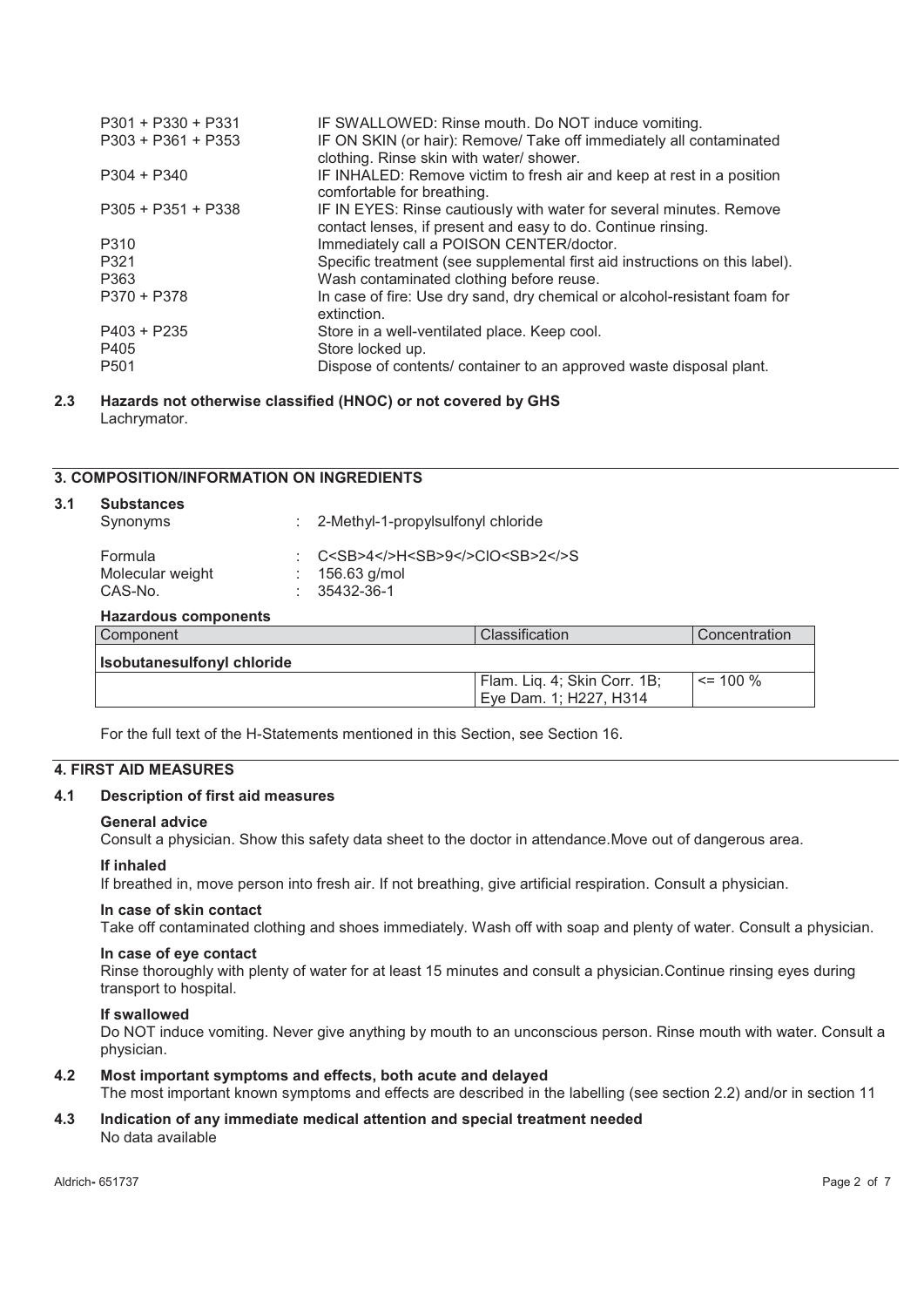# **5. FIREFIGHTING MEASURES**

## **5.1 Extinguishing media**

# **Suitable extinguishing media**

For small (incipient) fires, use media such as "alcohol" foam, dry chemica of water applied ineffective. Cool all affected containers with flooding

**5.2 Special hazards arising from the substance or mixture**  Carbon oxides, Sulphur oxides, Hydrogen chloride gas

#### **5.3 Advice for firefighters**  Wear self-contained breathing apparatus for firefighting if necessary.

## **5.4 Further information**  Use water spray to cool unopened containers.

## **6. ACCIDENTAL RELEASE MEASURES**

# **6.1 Personal precautions, protective equipment and emergency procedures**

Use personal protective equipment. Avoid breathing vapours, mist or gas. Ensure adequate ventilation. Remove all sources of ignition. Evacuate personnel to safe areas. Beware of vapours accumulating to form explosive concentrations. Vapours can accumulate in low areas. For personal protection see section 8.

#### **6.2 Environmental precautions**  Prevent further leakage or spillage if safe to do so. Do not let product enter drains.

# **6.3 Methods and materials for containment and cleaning up**  Contain spillage, and then collect with an electrically protected vacuum cleaner or by wet-brushing and place in container for disposal according to local regulations (see section 13). Keep in suitable, closed containers for disposal.

# **6.4 Reference to other sections**

For disposal see section 13.

# **7. HANDLING AND STORAGE**

# **7.1 Precautions for safe handling**

Avoid inhalation of vapour or mist. Keep away from sources of ignition - No smoking.Take measures to prevent the build up of electrostatic charge. For precautions see section 2.2.

## **7.2 Conditions for safe storage, including any incompatibilities**

Keep container tightly closed in a dry and well-ventilated place. Containers which are opened must be carefully resealed and kept upright to prevent leakage.

Moisture sensitive. Store under inert gas.

# **7.3 Specific end use(s)**

Apart from the uses mentioned in section 1.2 no other specific uses are stipulated

# **8. EXPOSURE CONTROLS/PERSONAL PROTECTION**

## **8.1 Control parameters**

**Components with workplace control parameters** 

Contains no substances with occupational exposure limit values.

# **8.2 Exposure controls**

## **Appropriate engineering controls**

Handle in accordance with good industrial hygiene and safety practice. Wash hands before breaks and at the end of workday.

## **Personal protective equipment**

## **Eye/face protection**

Tightly fitting safety goggles. Faceshield (8-inch minimum). Use equipment for eye protection tested and approved under appropriate government standards such as NIOSH (US) or EN 166(EU).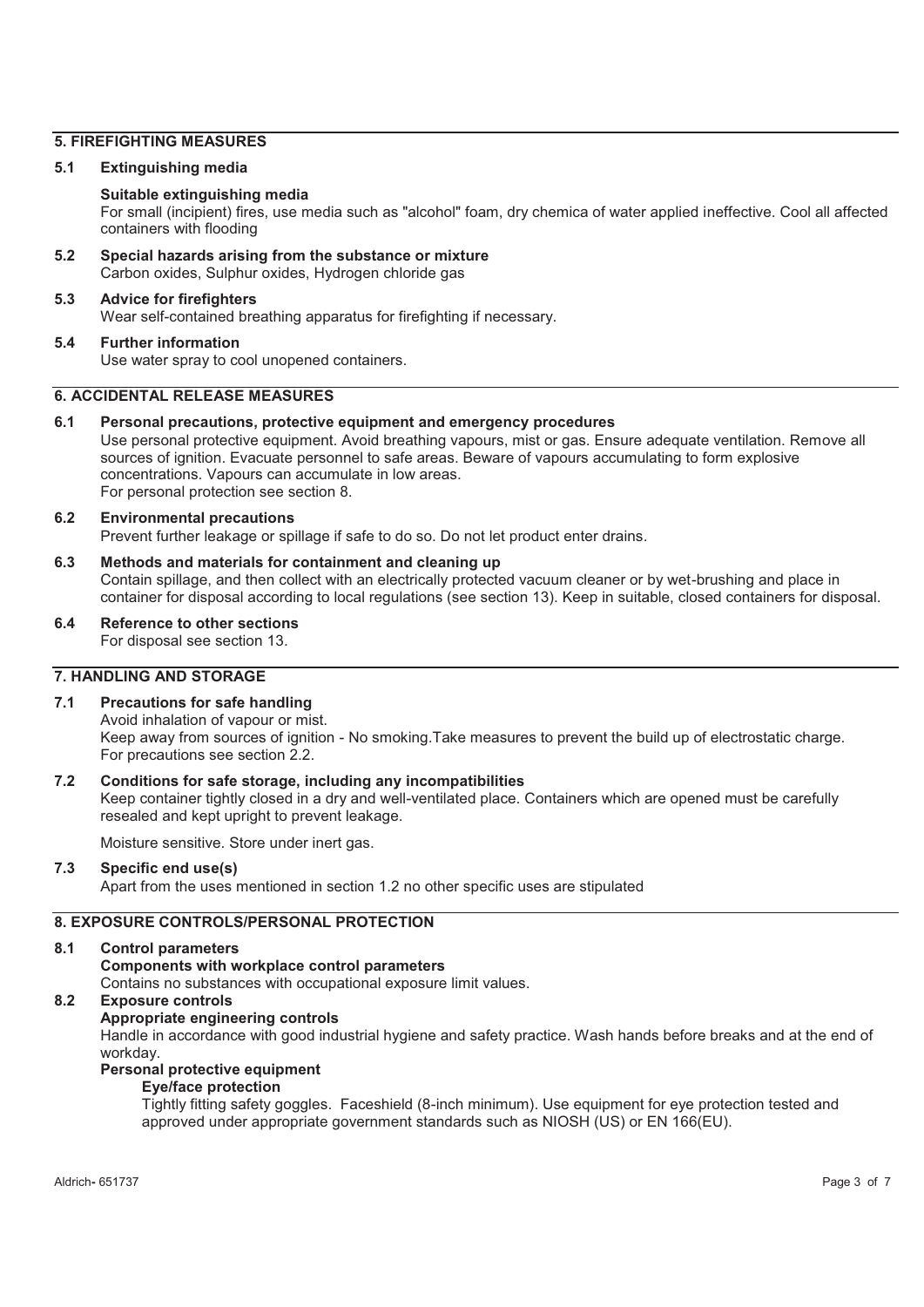#### **Skin protection**

Handle with gloves. Gloves must be inspected prior to use. Use proper glove removal technique (without touching glove's outer surface) to avoid skin contact with this product. Dispose of contaminated gloves after use in accordance with applicable laws and good laboratory practices. Wash and dry hands.

# **Body Protection**

Complete suit protecting against chemicals, The type of protective equipment must be selected according to the concentration and amount of the dangerous substance at the specific workplace.

#### **Respiratory protection**

Where risk assessment shows air-purifying respirators are appropriate use (US) or type ABEK (EN 14387) respirator cartridges as a backup to enginee protection, use a full-face supplied air respirator. Use respirators and components tested and approved under appropriate government standards such as NIOSH (US) or CEN (EU).

#### **Control of environmental exposure**

Prevent further leakage or spillage if safe to do so. Do not let product enter drains.

# **9. PHYSICAL AND CHEMICAL PROPERTIES**

#### **9.1 Information on basic physical and chemical properties**

|     | a)        | Appearance                                           | Form: liquid<br>Colour: colourless |
|-----|-----------|------------------------------------------------------|------------------------------------|
|     | b)        | Odour                                                | No data available                  |
|     | c)        | <b>Odour Threshold</b>                               | No data available                  |
|     | d)        | рH                                                   | No data available                  |
|     | e)        | Melting point/freezing<br>point                      | No data available                  |
|     | f)        | Initial boiling point and<br>boiling range           | No data available                  |
|     | g)        | Flash point                                          | 88 °C (190 °F) - closed cup        |
|     | h)        | Evaporation rate                                     | No data available                  |
|     | i)        | Flammability (solid, gas) No data available          |                                    |
|     | j)        | Upper/lower<br>flammability or<br>explosive limits   | No data available                  |
|     | k)        | Vapour pressure                                      | No data available                  |
|     | $\vert$ ) | Vapour density                                       | No data available                  |
|     |           | m) Relative density                                  | 1.2 g/cm3 at 25 $°C$ (77 $°F$ )    |
|     | n)        | Water solubility                                     | No data available                  |
|     | O         | Partition coefficient: n-<br>octanol/water           | log Pow: -0.437                    |
|     | p)        | Auto-ignition<br>temperature                         | No data available                  |
|     | q)        | Decomposition<br>temperature                         | No data available                  |
|     | r)        | Viscosity                                            | No data available                  |
|     | s)        | <b>Explosive properties</b>                          | No data available                  |
|     | t)        | Oxidizing properties                                 | No data available                  |
| 9.2 |           | <b>Other safety information</b><br>No data available |                                    |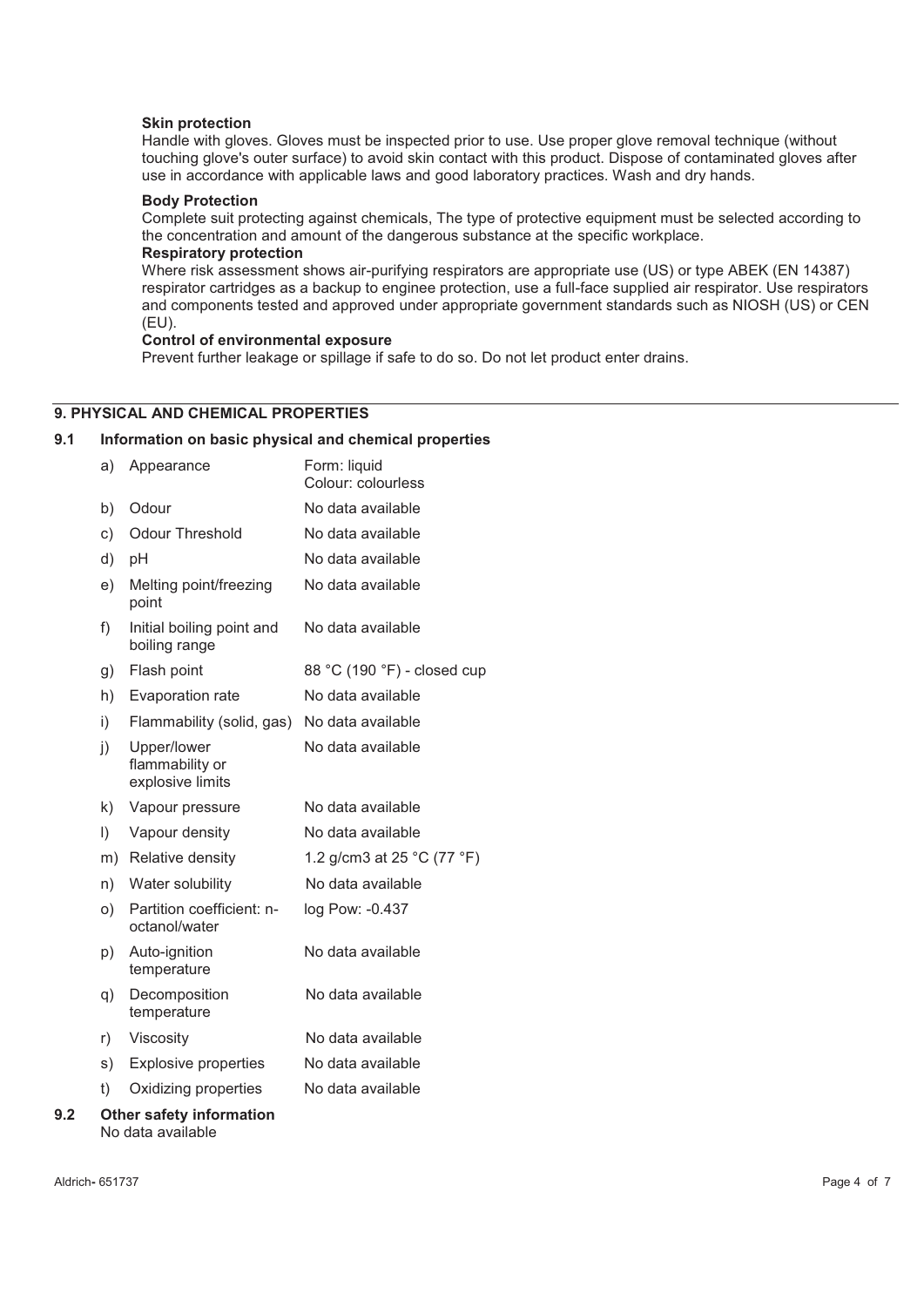#### **10. STABILITY AND REACTIVITY**

# **10.1 Reactivity**

No data available

**10.2 Chemical stability**  Stable under recommended storage conditions.

- **10.3 Possibility of hazardous reactions**  No data available
- **10.4 Conditions to avoid**  Avoid moisture. Heat, flames and sparks.
- **10.5 Incompatible materials**  Strong oxidizing agentsStrong oxidizing agents

#### **10.6 Hazardous decomposition products**  Hazardous decomposition products formed under fire conditions. - Carbon oxides, Sulphur oxides, Hydrogen chloride gas Other decomposition products - No data available

In the event of fire: see section 5

# **11. TOXICOLOGICAL INFORMATION**

# **11.1 Information on toxicological effects**

#### **Acute toxicity**

No data availableIsobutanesulfonyl chloride Inhalation: No data available(Isobutanesulfonyl chloride) Dermal: No data available(Isobutanesulfonyl chloride) No data available(Isobutanesulfonyl chloride)

#### **Skin corrosion/irritation**

No data available(Isobutanesulfonyl chloride)

# **Serious eye damage/eye irritation**

No data available(Isobutanesulfonyl chloride)

# **Respiratory or skin sensitisation**

No data available(Isobutanesulfonyl chloride)

# **Germ cell mutagenicity**

No data available(Isobutanesulfonyl chloride)

## **Carcinogenicity**

- IARC: No component of this product present at levels greater than or equal to 0.1% is identified as probable, possible or confirmed human carcinogen by IARC.
- ACGIH: No component of this product present at levels greater than or equal to 0.1% is identified as a carcinogen or potential carcinogen by ACGIH.
- NTP: No component of this product present at levels greater than or equal to 0.1% is identified as a known or anticipated carcinogen by NTP.
- OSHA: No component of this product present at levels greater than or equal to 0.1% is identified as a carcinogen or potential carcinogen by OSHA.

#### **Reproductive toxicity**

No data available(Isobutanesulfonyl chloride)

No data available(Isobutanesulfonyl chloride)

#### **Specific target organ toxicity - single exposure**

No data available(Isobutanesulfonyl chloride)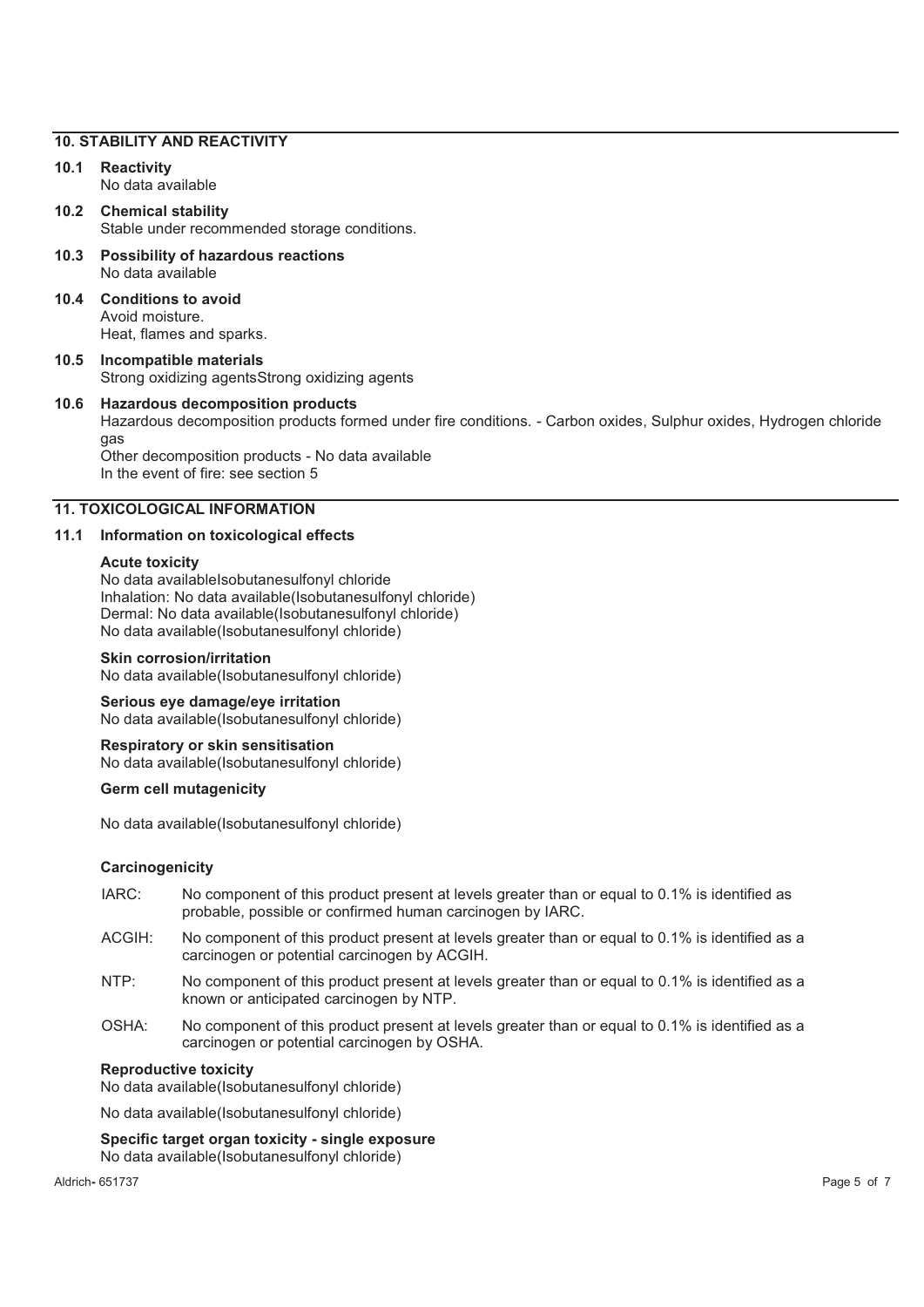#### **Specific target organ toxicity - repeated exposure**

No data available

# **Aspiration hazard**

No data available(Isobutanesulfonyl chloride)

# **Additional Information**

RTECS: Not available

Material is extremely destructive to tissue of the mucous membranes and upper respiratory tract, eyes, and skin., spasm, inflammation and edema of the larynx, spasm, inflammation and edema of the bronchi, pneumonitis, pulmonary edema, burning sensation, Cough, wheezing, laryngitis, Shortness of breath, Headache, Nausea(Isobutanesulfonyl chloride)

# **12. ECOLOGICAL INFORMATION**

# **12.1 Toxicity**

No data available

- **12.2 Persistence and degradability**  No data available
- **12.3 Bioaccumulative potential**  No data available
- **12.4 Mobility in soil**  No data available(Isobutanesulfonyl chloride)

# **12.5 Results of PBT and vPvB assessment**  PBT/vPvB assessment not available as chemical safety assessment not required/not conducted

## **12.6 Other adverse effects**

No data available

## **13. DISPOSAL CONSIDERATIONS**

#### **13.1 Waste treatment methods**

#### **Product**

This combustible material may be burned in a chemical incinerator equipped with an afterburner and scrubber. Offer surplus and non-recyclable solutions to a licensed disposal company.

## **Contaminated packaging**

Dispose of as unused product.

### **14. TRANSPORT INFORMATION**

#### **DOT (US)**

UN number: 3265 Class: 8 Packing group: II Proper shipping name: Corrosive liquid, acidic, organic, n.o.s. (Isobutanesulfonyl chloride) Poison Inhalation Hazard: No

## **IMDG**

UN number: 3265 Class: 8 Packing group: II EMS-No: F-A, S-B Proper shipping name: CORROSIVE LIQUID, ACIDIC, ORGANIC, N.O.S. (Isobutanesulfonyl chloride)

# **IATA**

UN number: 3265 Class: 8 Packing group: II Proper shipping name: Corrosive liquid, acidic, organic, n.o.s. (Isobutanesulfonyl chloride)